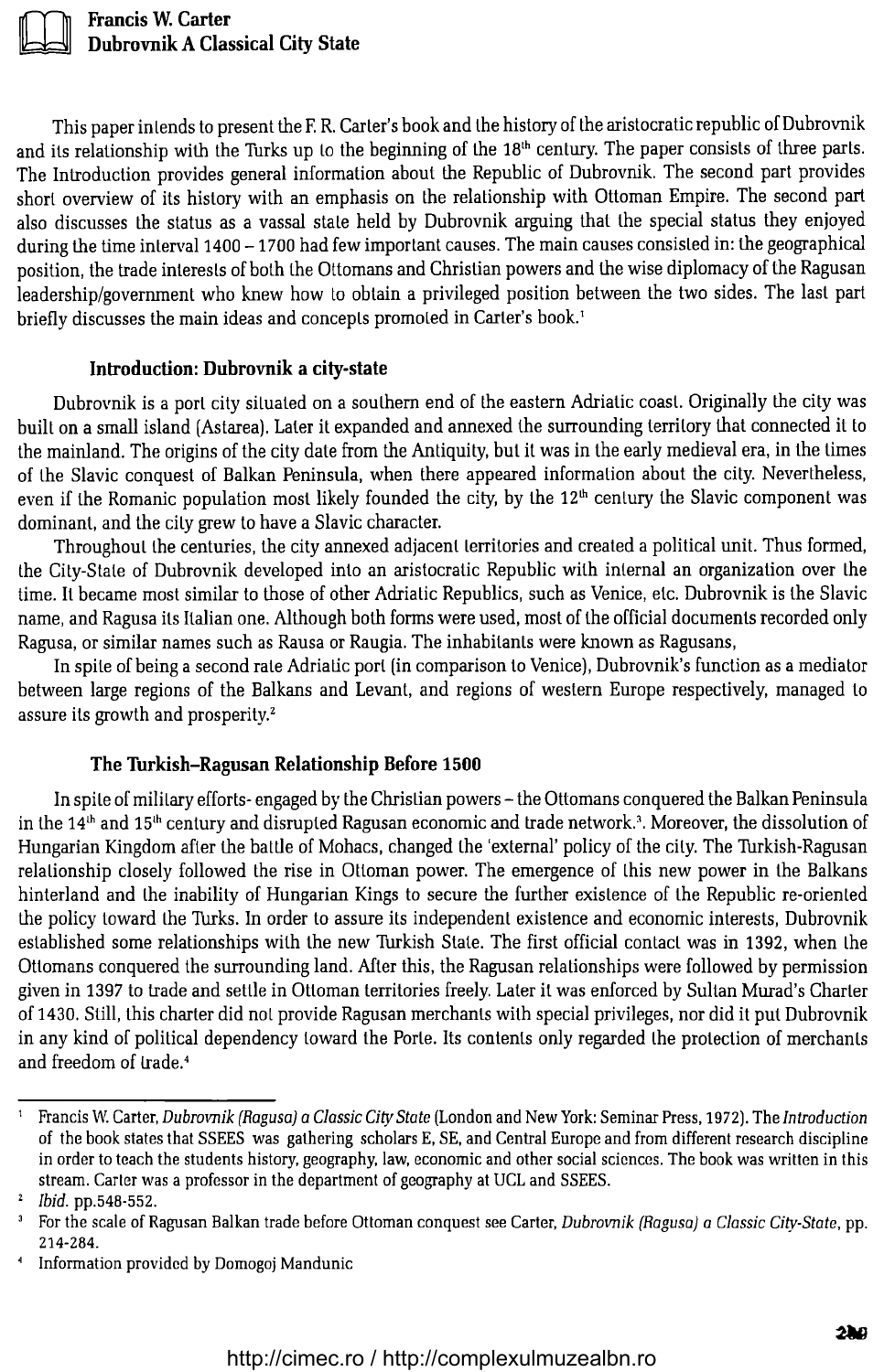The Turkish invasion of Serbian Despotate in 1439 and the fall of Smederevo, led to further demands by the Sultan regarding Dubrovnik: submission and payment of an annual tribute. After long negotiations, in 1448 the Republic was placed under Otloman protection, and an annual tribute was negotiated at 1,500 ducats. In return, the Ragusan state received political protection and economic privileges.<sup>5</sup> Although the Christian counter offensive of 1444 nullified this agreement, in 1458 Dubrovnik was forced to resume its vassal status. This time the tribute was set al 1,500 ducats. Furthermore Christian defeats also brought with them a rise in tribute, 1469 (fall of Bosnia in 1463) to 5,000. The highest tribute (15,000 ducats) registered in 1480.<sup>6</sup> After the death of Mehmed the Conqueror, and ascendancy of a new Sultan Bayazid, favorable to Ragusans, in 1481 the tribute was finally settled at 12,500 ducats, an amount to be paid by the Republic until 1703.<sup>7</sup> This increase in tribute can be compared with the tribute paid by the Romanian principalities in the same period that experienced the same demand at the end of the  $15<sup>th</sup>$  century.

The last two decades of the15<sup>th</sup> century brought radical improvements to the Turkish-Ragusan relationships due to Venetian aggressive attitude towards the Ottomans. The Ragusan leadership looked for the protection of the Ottoman Turks in order to avoid Venetian assaults and to benefit from the economic perspectives offered by the Ottoman Empire. The pro-Turkish attitude, dominated, with short interruptions, Dubrovnik's policy until the 18<sup>th</sup> century. It also seems that in the 14<sup>th</sup> and in the 15<sup>th</sup> century the Ottomans preferred to have vassal states, which could be transformed into Turkish provinces. This was the case of the two Romanian Principalities and of Transylvania, too. The anti-Ottoman resistance performed by Moldavia and Wallachia, the threat coming from the Hungarian kingdom and Poland determined the Ollomans to consider this vassalage system applicable to some provinces. There also existed a second interest to shape this policy. The Otlomans who permanently had to face the aggressiveness of the Christians preferred to use the strategic position of Dubrovnik in order to secure the trade outlet on the Adriatic for the Balkans.8 The presence of merchants had good contacts both with Christian and Muslim world. The trade became a source of income for the Ottoman State. The trade stimulated production and enabled the population to pay their taxes. Therefore in-between the 15<sup>th</sup> and the 16<sup>th</sup> century, following improvements in political relations with Ottoman State, Dubrovnik merchants began rebuilding their lost trade "empire". Furthermore, the Ottoman conquest of Syria (1516) and Egypt (1517) opened these new, rich markets to Ragusan merchants. Consequently, they bound even more the Republic to its new protector.

## The Republic of Dubrovnik between  $1500 - 1700$

The 16<sup>th</sup> century was a period in which the Ottomans were expanding in Central Europe on the direction of Istanbul-Adrianopol- Sofia- Belgrade- Buda- Vienna.9 The Ottomans managed to conquer a part of Hungary, made Transylvania independent principal vassal to the Turks, and conquered other territories. Despite ils being an Ottoman vassal state (from 1458), and since 1526 only nominally under the Habsburg' sovereignty, as Kings of Hungary, Dubrovnik managed to have a distinct position. The city functioned as a quasi-independent, selfgoverning state, which lried to maintain a 'neutrality' between Christians and Otlomans. This position was strengthened by the 17 the century although they had to pay large amounts of money to both parts in order to preserve it.

The neutrality was accepted due to the mediator of the Ragusan merchants played between the West and the East. This was a special case, during a time of major wars (1538-1540 and 1570-1573), when acting as a neutral state, and enjoying a privileged position within the Olloman Empire. Dubrovnik in the 161 <sup>h</sup>and most part of 17<sup>th</sup> century enjoyed the times of prosperity and wealth. During those times, Ragusan trade and shipping

<sup>5</sup> Information provided by Domagoj Mandunic: Economic privileges granted to Ragusan merchants by charter of 1442. Included: 2% tax on sold goods, Ragusan subjects wcre to be tried by their own judges by their own laws and in case of death of Ragusan merchant in sultan lands, his property will be assigned to the Dubrovnik government, and not to the sultan. 6 The tribute was raises in 1471 at 10,000; 1477 at 12,500;

This rises in tribute rcflected Dubrovnik involvemcnt in various, an ti Turkish activities, like, giving asylum to *Skender-* $\overline{z}$ *Bcg (1461)*, crusading plots with Pope Pius II (1463), participation in defense of Venetian *Scutari* (1471) etc.

 $B$  Sugar p. 173.

<sup>9</sup> Murgescu, p. 144.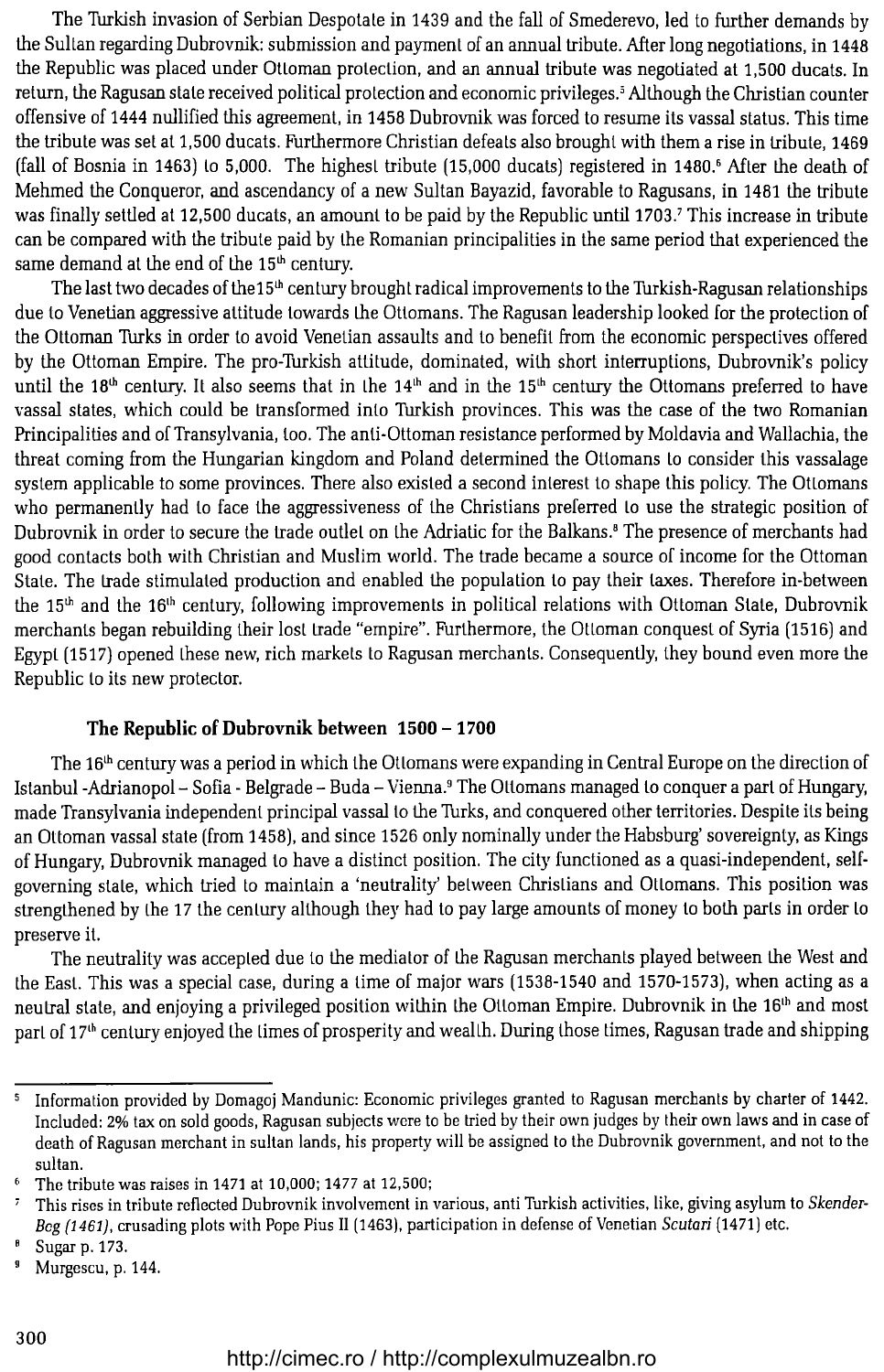flourished, mainly at the expense of the Venetian. This constituted one of the main reasons for the constant animosities and competition between them. In spite of this, the Venetians were compelled to accept the raise of the Ragusan trade. In this way, they could also trade despite the interdiction put by the Ottomans to their ships.

Due to the wars between Venice and later the Christian League and the Otlomans, the period 1542-1572 was called the golden age of Dubrovnik. A network of Dubrovnik consular office (50) covered the whole Mediterranean, and ils merchant colonies spread all over the Balkan Peninsula. The worth of the Ragusan trade navy, al its height in the 1570's, is estimated al 180 ships, a total of 800,000 ducats. English merchant shipping in 1582 is estimated at 76,000 tons, while that of the Dubrovnik is estimated at 40,000 tons.<sup>10</sup>

Dubrovnik's commercial structure changed despite all this prosperity. Both a shift in major trade routes from the Mediterranean to the Atlantic, and also a penelration of new great maritime powers Dutch, England and France in the Mediterranean brought along the changes in global economic lrends. Their slow conquest of the Levant trade, compelled bolh Venice and Dubrovnik to gradually retreat from Mediterranean markets. In an effort to compensate for their losses Ragusan merchants concentrated on their Balkan trade. Then they started to withdrew from trade entirely and invest their weallh in more secure investments such as Italian banks and religious foundations. The Ragusan trade navy mainly engaged in transport activity for other merchants who now faced the ruthless competition of the northern maritime powers.

The Republic's prosperity was mainly during wars (especially 1645-1669 and 1683-1699). One of the most crucial events in the history of Dubrovnik overshadowed this prosperity: "The great earthquake" of  $9^{\rm th}$ April 1667. Not only did it result in the immediate destruction of almost the entire city but also in the death of one third of population. Furthermore it was followed by a political crisis with the Venetians and the Turks that crippled the Republics economic positions. Although over the next few decades, the city was successfully rebuilt, and ils relationship with Ottoman Empire normalized, by 1700 the age of Mediterranean City republics declined.<sup>11</sup> Dubrovnik's economic and political decline is revealed by the fluctuations in the number of consuls maintained by the cily-slale. During lhe second half of the 161 h century, at the peak of its power the Republic maintained more than 60 consuls, at the beginning of 17<sup>th</sup> century, their number decreased to 30, and in 1660 only eighl remained.

Throughout the entire 18<sup>th</sup> century two major trends are noticed. First, a persistent decline in Dubrovnik Balkan trade began in the first few decades, and secondly, the revival of its merchant navy beginning in the middle of the century. The Reasons for the first was the global decline of the Otloman economy and the increasing competition of foreign merchants such as the Venetians, Austrians and the French in the Balkan trade.

A revival of Dubrovnik maritime power and accompanying consular offices, was a direct consequence of the positive Mediterranean conjecture. It was produced by frequent European wars in the second half of the century, and the opening of the Black Sea grain market afler 1774. Dubrovnik began to capitalize on its independence, and Otloman protection, in order lo take over shipping from the warring parlies (France and England). By 1806 Dubrovnik again maintained about 70 consular offices and the size of ils merchant fleet reached its highest level ever, 280 long distance ships. 12 During the period of 1793-1806 when all European powers were engaged in a conflict, Dubrovnik's ships completely dominated Mediterranean shipping, producing enormous revenues. All of these, however, were just the consequences of positive trends, on which the Republic had no infiuence at all. The disappearance of these lrends marked Dubrovnik's decline and brought along the loss of ils importance as a major Levantine trade center. This repercussion can best be confirmed by the facl Lhat a majorily of the Ragusan ships seldom visiled their homeport, Livorno, Alexandria and Black Sea being their favored destinations.

The destiny of Dubrovnik - as to the other vassal states - was dependent on the economic interests of the great powers. A slow decline in power of the Ottoman Empire, and ils consequent opening lo the merchants from other weslern powers diminished the position of the Ragusan trade. Moreover, the Habsburgs' ambition to incorporate the city (as Hungarian Kings) put an end of the existence of the republic.

<sup>&</sup>lt;sup>10</sup> Carter, Dubrovnik (Ragusa) a Classic City State, p. 392.

<sup>&</sup>lt;sup>11</sup> Ibidem.<br><sup>12</sup> Carter, *Dubrovnik (Ragusa) a Classic City State*, pp. 421-442.